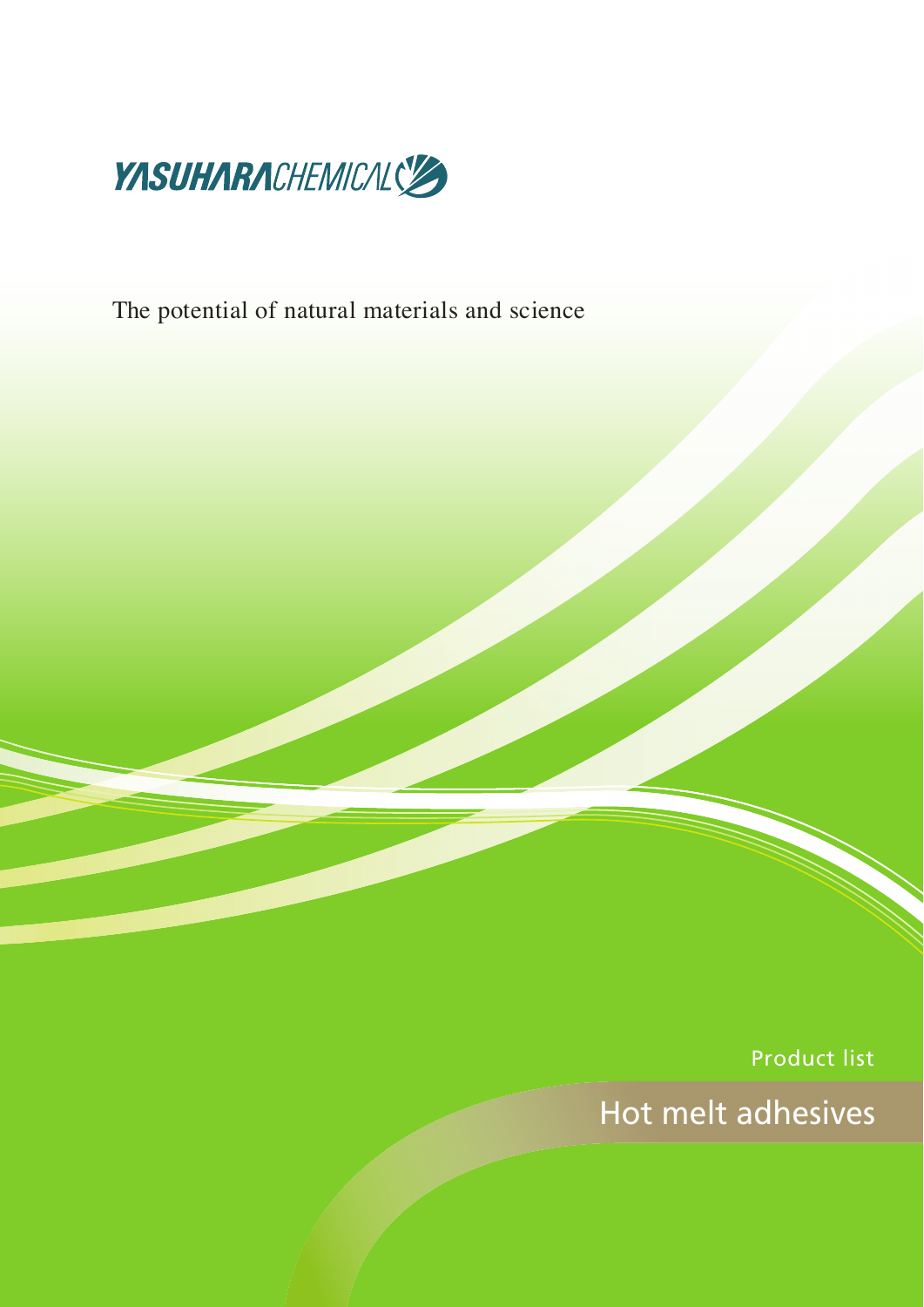# Hot Melt Adhesives for Easy Peelable Lids

## HIRODINE 7000 Series

| <b>Grade</b> | <b>Appearance</b>                   | <b>MFR</b><br>$190^{\circ}C(g/10min)$ | <b>Softening Point</b><br>(C <sub>C</sub> ) | <b>Application and features</b>                                                       |
|--------------|-------------------------------------|---------------------------------------|---------------------------------------------|---------------------------------------------------------------------------------------|
| 7450         | Pale yellow half transparent pellet | 17                                    | 80                                          | For Lidding for paper cup with PE coat, easy-peel<br>pouch :                          |
| 7511         | Pale yellow transparent pellet      | 11                                    | 57                                          | For Lidding for jelly, pudding, yogurt, and others; for<br>blown film machine         |
| 7513         | Pale yellow transparent pellet      | 11                                    | 60                                          | For Lidding for jelly, pudding, yogurt, and others;                                   |
| 7514         | Pale yellow transparent pellet      | 10                                    | 49                                          | For good for PVC, nonwoven fabrics, PC ;                                              |
| 7542         | Light yellow transparent pellet     | 17                                    | 52                                          | For Lidding for coffee, bento, and other. A-PET<br>container : for cast film machine  |
| 7546         | Light yellow transparent pellet     | 11                                    | 56                                          | For Lidding for coffee, bento, and other. A-PET<br>container : for blown film machine |

# Hot Melt Adhesives for Sealing Cardboard Boxes

#### HIRODINE 2000 Series

| <b>Grade</b> | <b>Appearance</b>      | <b>Melt Viscosity</b><br>$180^{\circ}$ C. (mPa $\cdot$ s). | <b>Softening Point</b><br>(C) | <b>Application and features</b>                             |
|--------------|------------------------|------------------------------------------------------------|-------------------------------|-------------------------------------------------------------|
| 2313         | Light yellow spherical | $1.150(160^{\circ}C)$                                      | 95                            | Nonskid for palletizing :                                   |
| 2705         | Pale yellow spherical  | 870                                                        | 111                           | Cardboards, Carton boxes ;<br>Heat stable. Low<br>threading |
| 2760         | Light yellow spherical | $1.900(150^{\circ}C)$                                      | 114                           | Cardboards, Carton boxes ; Quick drying                     |
| 2916         | Light yellow spherical | 900                                                        | 109                           | Cardboards :                                                |

# Rubber-based Hot Melt PSAs/Adhesives

## HIRODINE 1000 Series

| Grade | <b>Appearance</b>      | <b>Melt Viscosity</b><br>$180^{\circ}$ C (mPa $\cdot$ s) | <b>Softening Point</b><br>(C) | <b>Application and features</b>                                                         |
|-------|------------------------|----------------------------------------------------------|-------------------------------|-----------------------------------------------------------------------------------------|
| 1301  | Pale vellow pillow     | 930 $(170^{\circ}C)$                                     | 100                           | For straw attachment:                                                                   |
| 1540  | Pale yellow spherical  | 5.550                                                    | 117                           | For plastic case assembly :<br>Heat resistant, For difficult adherend                   |
| 1550  | Light yellow spherical | 26,000                                                   | 124                           | (Semi-pressure<br>sensitive<br>assemblv<br>various<br>For<br>adhesive) : Heat resistant |

#### HIRODINE 5000 Series

| <b>Grade</b> | <b>Appearance</b> | <b>Melt Viscosity</b><br>$180^{\circ}$ C (mPa $\cdot$ s) | <b>Softening Point</b><br>(C) | <b>Application and features</b>         |
|--------------|-------------------|----------------------------------------------------------|-------------------------------|-----------------------------------------|
| 5020         | White spherical   | $15.000(160^{\circ}C)$                                   | 99                            | Pressure sensitive adhesive sheets :    |
| 5132         | Yellow spherical  | $25,000(160^{\circ}C)$                                   | 99                            | Permanent pressure sensitive adhesive ; |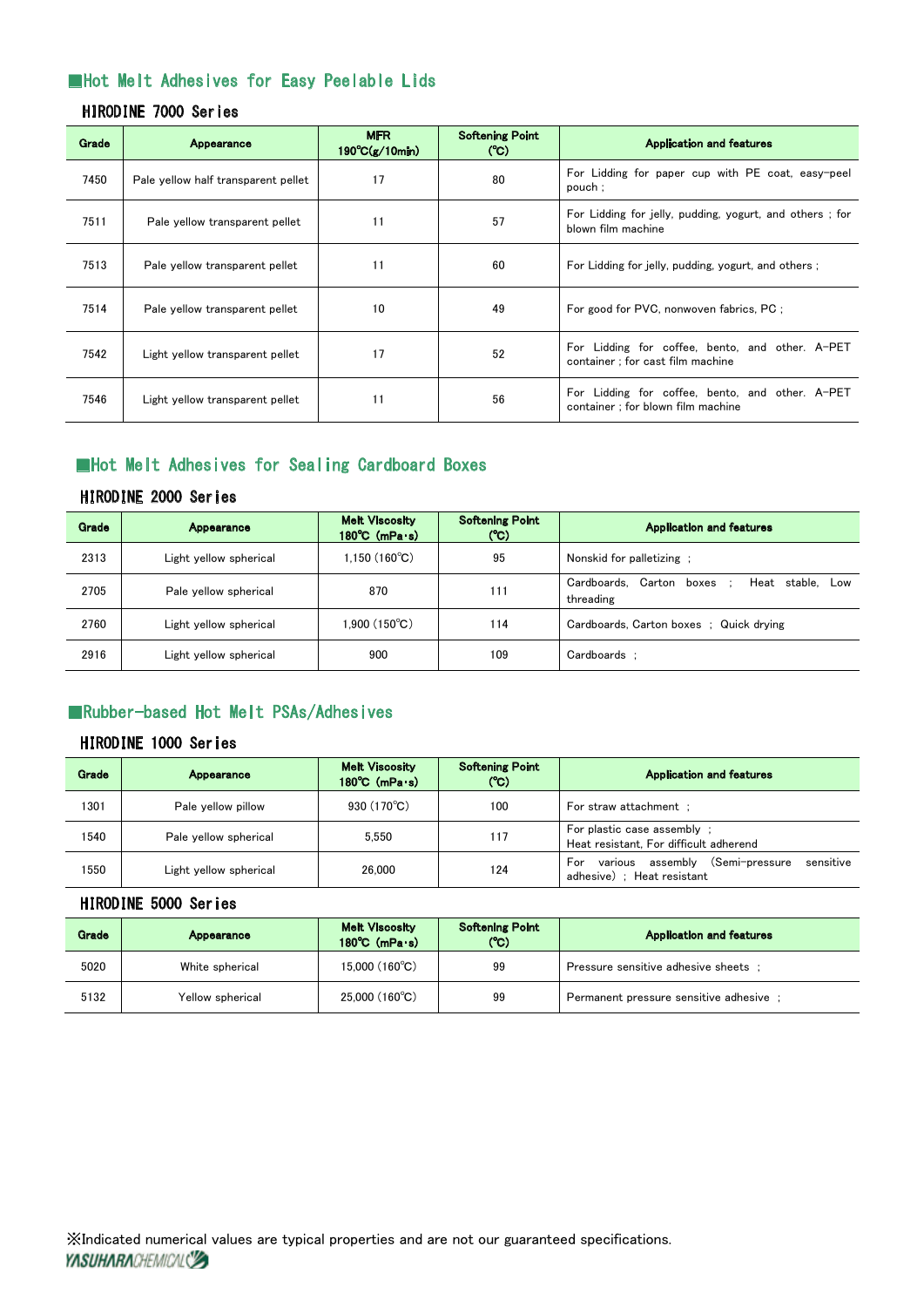# Hot Melt Adhesives for Air Filters

#### HIRODINE 2000 Series

| <b>Grade</b> | <b>Appearance</b>      | <b>Melt Viscosity</b><br>$180^{\circ}$ C. (mPa $\cdot$ s). | <b>Softening Point</b><br>$(C^{\circ})$ | <b>Application and features</b> |
|--------------|------------------------|------------------------------------------------------------|-----------------------------------------|---------------------------------|
| 2025         | Light yellow spherical | 760                                                        | 105                                     | Air filter frame                |

## HIRODINE 8000 Series

| Grade | <b>Appearance</b>     | <b>Melt Viscosity</b><br>$180^{\circ}$ C. (mPa $\cdot$ s) | <b>Softening Point</b><br>(°C). | Open Time<br>2mm Φ. 180°C | <b>Application and features</b> |
|-------|-----------------------|-----------------------------------------------------------|---------------------------------|---------------------------|---------------------------------|
| 8564  | Pale yellow spherical | 11.000 (160°C).                                           | 141                             | 21                        | Air filter retainer             |
| 8600  | Pale yellow spherical | 6,500                                                     | 136                             |                           | Air filter frame                |

# Hot Melt Adhesives for Bonding Cushioning Materials

## HIRODINE 1000 Series

| <b>Grade</b> | <b>Appearance</b>     | <b>Melt Viscosity</b><br>$180^{\circ}$ C (mPa $\cdot$ s) | <b>Softening Point</b><br>(C) | <b>Application and features</b>                                                                           |
|--------------|-----------------------|----------------------------------------------------------|-------------------------------|-----------------------------------------------------------------------------------------------------------|
| 750          | Pale yellow spherical | 15.000                                                   | 135                           | Bonding foamed polyethylene and plastic cardboard<br>boxes.<br>Bonding plastic cardboard boxes together ; |

#### HIRODINE 8000 Series

| Grade. | <b>Appearance</b>      | <b>Melt Viscosity</b><br>$180^{\circ}$ C (mPa $\cdot$ s) | <b>Softening Point</b><br>(°C) | <b>Application and features</b>       |
|--------|------------------------|----------------------------------------------------------|--------------------------------|---------------------------------------|
| 8007   | Light yellow spherical | $5.500(140^{\circ}C)$                                    | 94                             | Bonding Styrofoam and cardboard boxes |

# Stick-type Hot Melt Adhesives

## HIRODINE ST Series

| <b>Grade</b> | <b>Appearance</b>  | <b>Melt Viscosity</b><br>$180^{\circ}$ C. (mPa $\cdot$ s). | <b>Softening Point</b><br>(C) | <b>Application and features</b>                               |
|--------------|--------------------|------------------------------------------------------------|-------------------------------|---------------------------------------------------------------|
| STE-102      | Light yellow Stick | 1.010                                                      | 108                           | Paper, Wood, Cloths : Low viscosity type                      |
| STE-201      | Pale yellow Stick  | 6.500                                                      | 87                            | Paper, Wood, Cloths, Metal, Plastic; Medium viscosity<br>type |
| $STE-211$    | Pale vellow Stick  | 9.900                                                      | 85                            | Paper, Wood, Cloths, Metal, Plastic: High viscosity type      |
| STP-502      | Amber Stick        | $2.750(200^{\circ}C)$                                      | 152                           | Metal, PVC ; Polyamide base, Heat resistant                   |